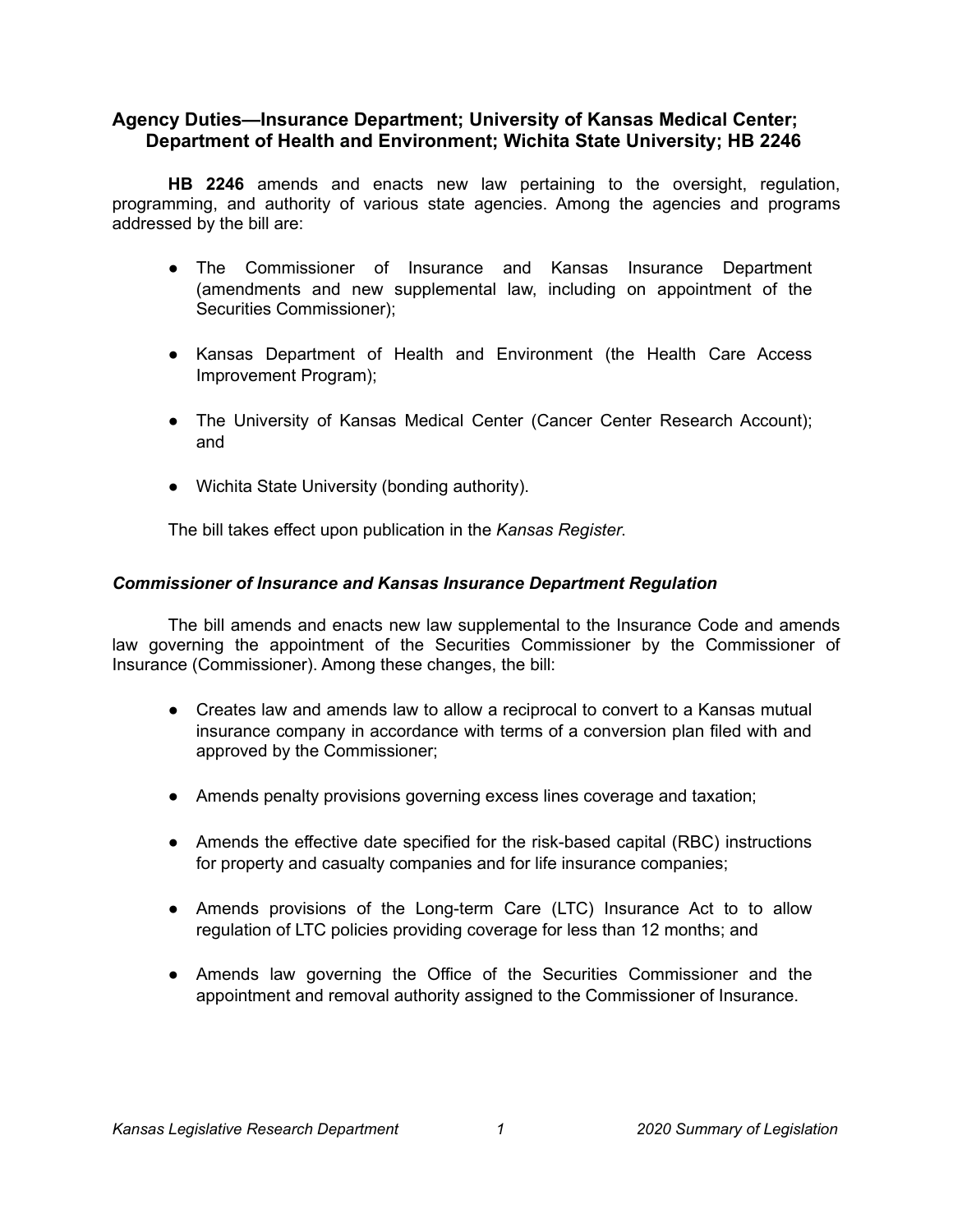### *Reciprocals and Conversion to Mutual Insurance Companies [New Section 1]*

The bill creates law and amends law in the Insurance Code to allow a reciprocal to convert to a Kansas mutual insurance company in accordance with terms of a conversion plan filed with and approved by the Commissioner. A reciprocal, as defined in KSA 40-1623, is an aggregation of subscribers under a common name.

The bill permits the Commissioner to establish reasonable requirements and procedures for the submission and approval of a conversion plan. The bill outlines items that must be included in the conversion plan:

- A provision for converting the existing subscriber interests in the reciprocal into policyholder interests in the resulting mutual insurance company, so that each policyholder's interest in the mutual insurance company is fairly proportionate to such subscriber's interest in the reciprocal;
- A provision amending the existing subscriber's agreement to articles of incorporation that comply with provisions in the Insurance Code governing the authority for formation, votes of members, and charter filing requirements for mutual insurance companies;
- A proposed copy of the articles of incorporation;
- Proof of the approval or adoption of the conversion plan by not less than twothirds of the subscriber interests entitled to vote;
- A transition plan for the change of governance of the reciprocal from an attorneyin-fact to a board of directors and officers that is governed by Kansas law applicable to mutual insurance companies; and
- Any other information required by the Commissioner.

The bill provides the Commissioner shall approve the conversion plan if the Commissioner finds that the proposed conversion will not:

- Be detrimental to the interests of the reciprocal's subscribers;
- Be detrimental to the interests of the state of Kansas; and
- Render the insurer incapable of fulfilling its contractual obligations.

Upon the approval of a conversion plan, the Commissioner is required to issue a new or amended certificate of authority, which will be deemed the final act of conversion; at such time, the reciprocal concurrently will become a mutual insurance company.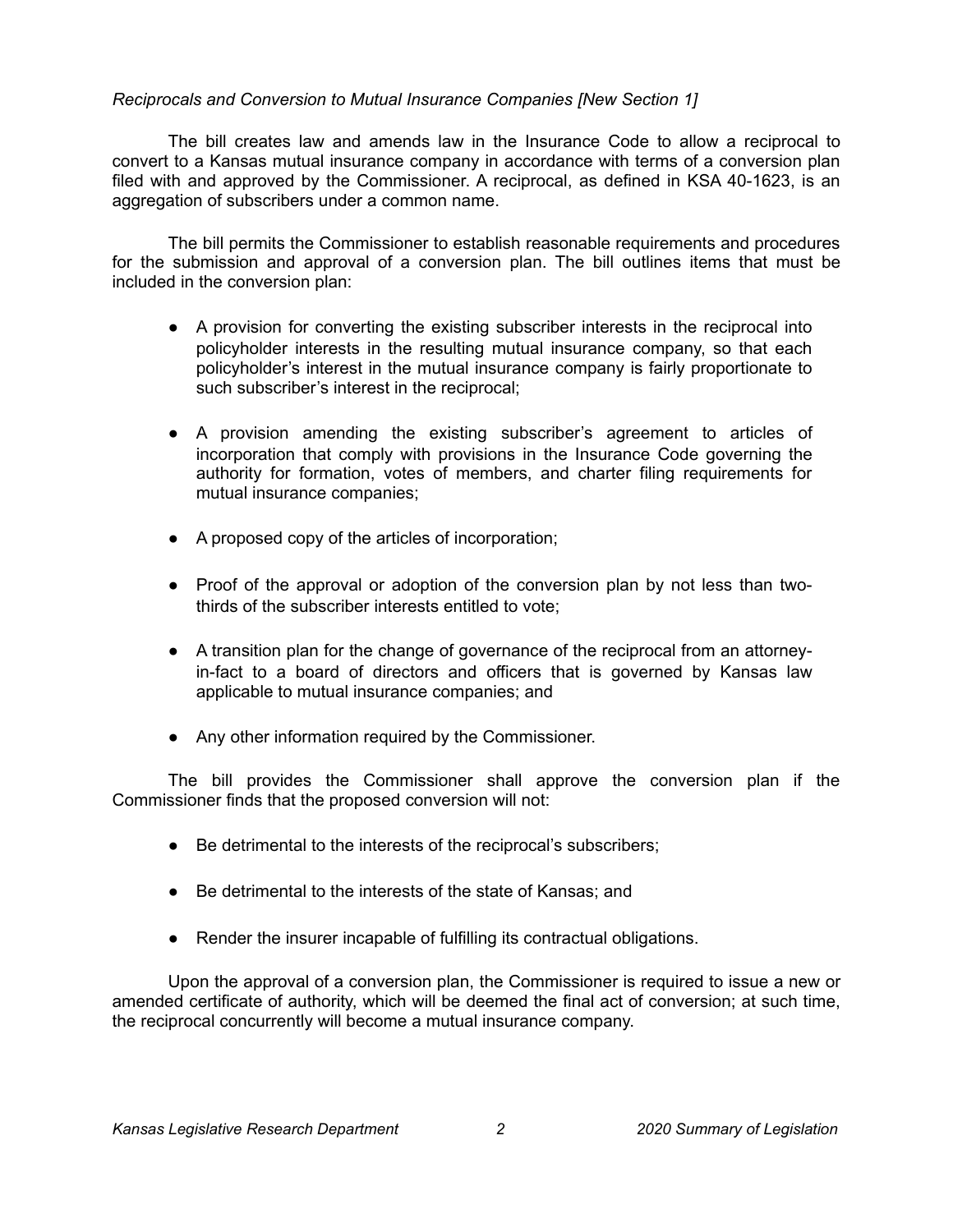Mutual insurance companies created under the provisions of this bill are required to comply with all statutes in the Insurance Code, including Articles 12 and 40, that are applicable to mutual insurance companies.

The bill amends law allowing a mutual insurance company opting to convert to a reciprocal to request a hearing within 15 days of the Commissioner's approval or denial of the conversion plan, under the Kansas Administrative Procedure Act, to grant this same ability to a reciprocal seeking to convert to a mutual insurance company.

The law created in the bill is made supplemental to Article 16 in Chapter 40 (Insurance Code), which governs reciprocals or interinsurance contracts.

### *Excess Lines Coverage [Section 2]*

The bill amends provisions in the Insurance Code governing excess lines coverage and taxation to allow, rather than require, the Commissioner to collect a penalty from any licensee or individual who fails, refuses, or neglects to transmit the required affidavit or statement for surplus lines insurance or fails to pay the imposed tax for surplus lines insurance. The bill also changes the amount of the penalty from double the amount of tax to up to double the amount.

### *Risk-based Capital (RBC) Instructions [Section 3]*

The bill amends the effective date specified in the Insurance Code for the RBC instructions promulgated by the National Association of Insurance Commissioners for property and casualty companies and for life insurance companies. The bill updates the effective date on the RBC instructions from December 31, 2018, to December 31, 2019.

#### *Long-term Care Insurance Act (LTC)—Duration of Polices [Section 6]*

The bill amends provisions of the Long-term Care Insurance Act to modify the definition of "long-term care insurance" and to allow the Kansas Insurance Department (Department) to regulate LTC policies that provide coverage for less than 12 months. Prior law required LTC policies to have a duration of at least 12 consecutive months.

#### *Appointment and Removal of the Securities Commissioner [Section 7]*

The bill amends law governing the Office of the Securities Commissioner and the appointment and removal authority assigned to the Commissioner of Insurance.

Under prior law, the Insurance Commissioner was permitted to remove the Securities Commissioner for official misconduct. The bill removes this authority and instead requires the Securities Commissioner to serve at the pleasure of the Insurance Commissioner. Under continuing law, the Securities Commissioner would be subject to the confirmation of the Senate.

The bill removes provisions pertaining to the initial appointment of the Securities Commissioner by the Insurance Commissioner. The bill also removes provisions that would